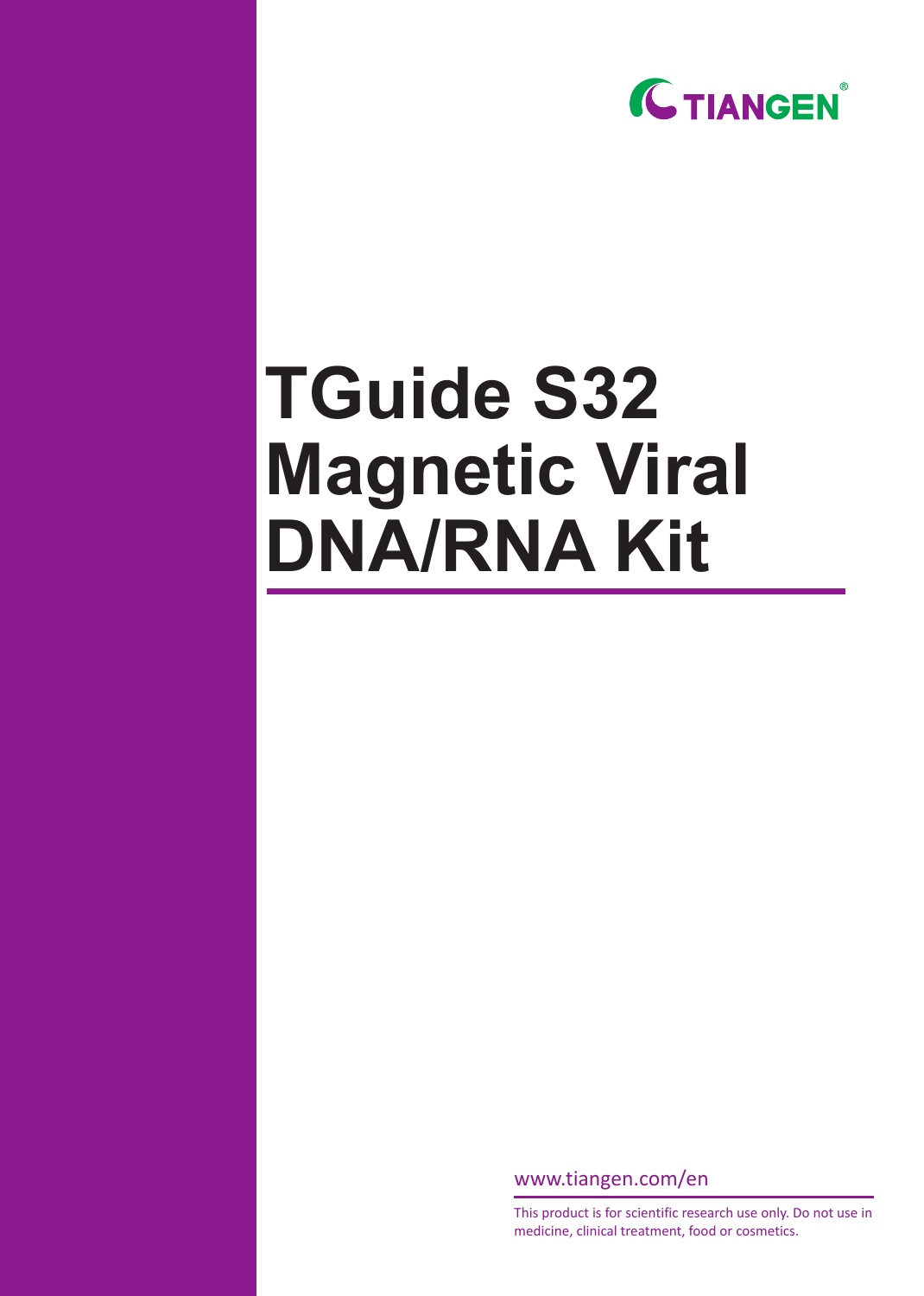## **TGuide S32 Magnetic Viral DNA/RNA Kit**

**Cat. no. 4992988**

#### **Kit Contents**

| <b>Contents</b>        | 4992988<br>(96 preps) |
|------------------------|-----------------------|
| Viral DNA/RNA Reagents | 6 plates              |
| S32 Tip Comb           | 12                    |
| Proteinase K           | $2\times1$ ml         |
| Handbook               | 1                     |

#### **Viral DNA/RNA reagent components**



#### **Storage Conditions**

This kit can be stored at room temperature (15-25°C) under dry condition for 12 months. For longer storage, we suggest storing the kit at 2-8°C. If a precipitate has formed in Buffer under 2-8°C, please place the buffer at room temperature or warm at 37°C for 10 min to dissolve the precipitate.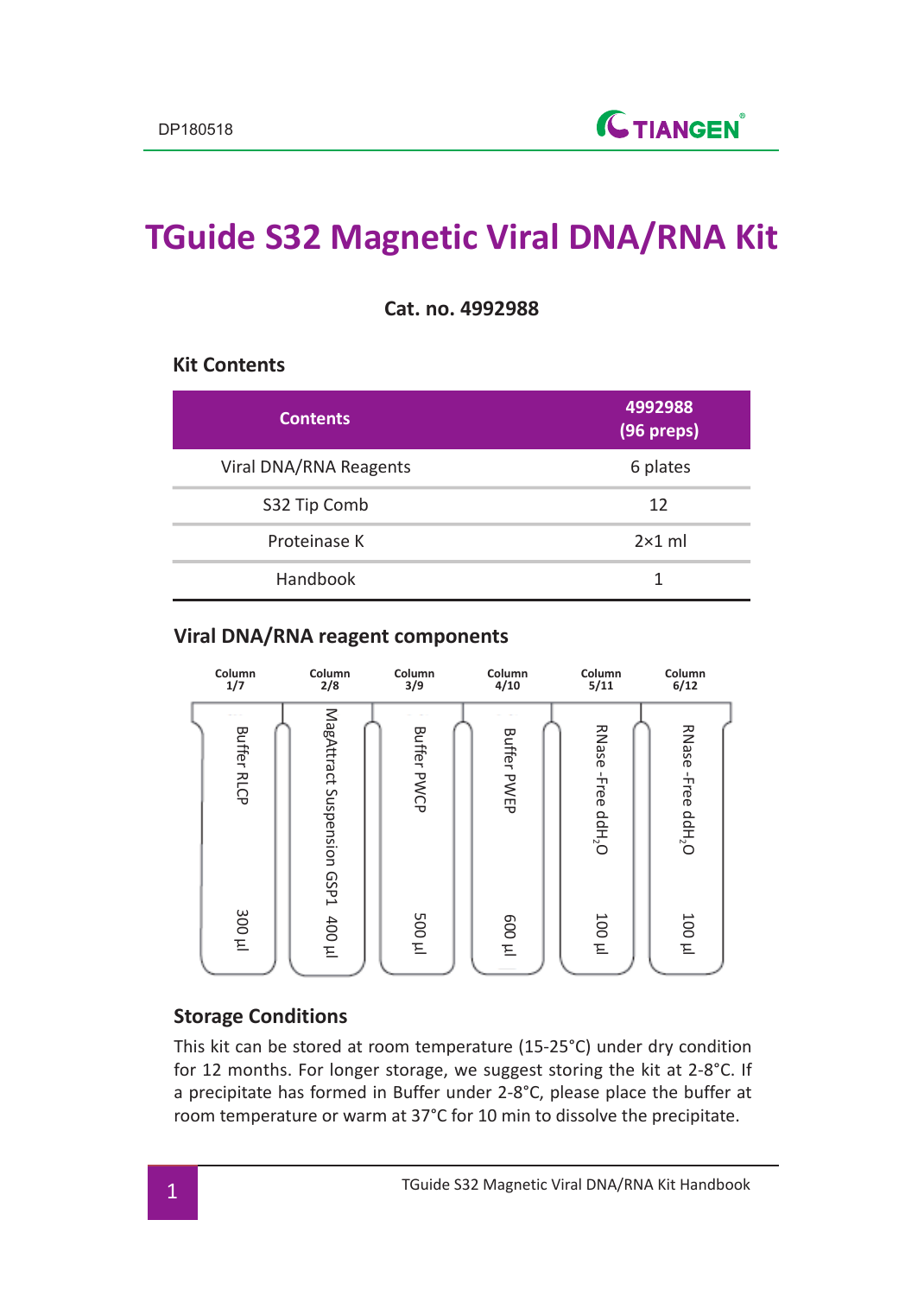

#### **Product Description**

This kit adopts the magnetic beads with high isolation efficiency and a unique buffer system to isolate and purify high quality virus DNA/RNA from serum, plasma, lymph, cell-free body fluid, cell culture supernatant, urine or various virus preservation solution. The unique embedded magnetic beads have a strong affinity for nucleic acids under certain conditions. When the conditions change, the magnetic beads release the adsorbed nucleic acids, which can achieve the purpose of rapid isolation and purification of nucleic acids. The extracted viral DNA/RNA has the advantages of high yield, high purity, stable and reliable quality.

The product is perfectly matched with TGuide S32 Automated Nucleic Acid Extractor. Through special magnetic rod to absorb, transfer and release magnetic beads, the transfer of magnetic beads and nucleic acids is realized with high automation level. The whole experimental process is safe and convenient, and the extracted viral DNA/RNA has high yield, high purity, stable and reliable quality.

The nucleic acid purified by this kit can be applied to various conventional operations, including reverse transcription, PCR, RT-PCR, RT-qPCR and other downstream experiments.

### **Precautions Please carefully read these precautions before using this kit.**

- 1. Avoid repeated freezing and thawing, otherwise it will reduce the yield of nucleic acid. The samples can be extracted immediately or stored at 4°C for testing, and the storage time shall not exceed 24 hours. For longterm storage, please store at -20°C or -80°C
- 2. This kit is used for extracting of virus DNA/RNA, so special attention shall be paid to prevent nucleic acid degradation during operation. All utensils, sample dispensers, etc. used shall be dedicated, and disposable consumables such as centrifuge tubes and tips shall be sterilized by autoclaving. Operators shall wear powder-free gloves, masks, etc.
- 3. Please read the instructions carefully before use, operate in strict accordance with the instructions, and the clinical samples shall be carried out in the Clean Bench or biosafety cabinet.
- 4. When it is used in combination with TGuide S32 Automated Nucleic Acid Extractor, first sterilize the instrument by ultraviolet. After the experiment, wipe the inside of the extractor with 75% ethanol and sterilize it with UV for 15 minutes.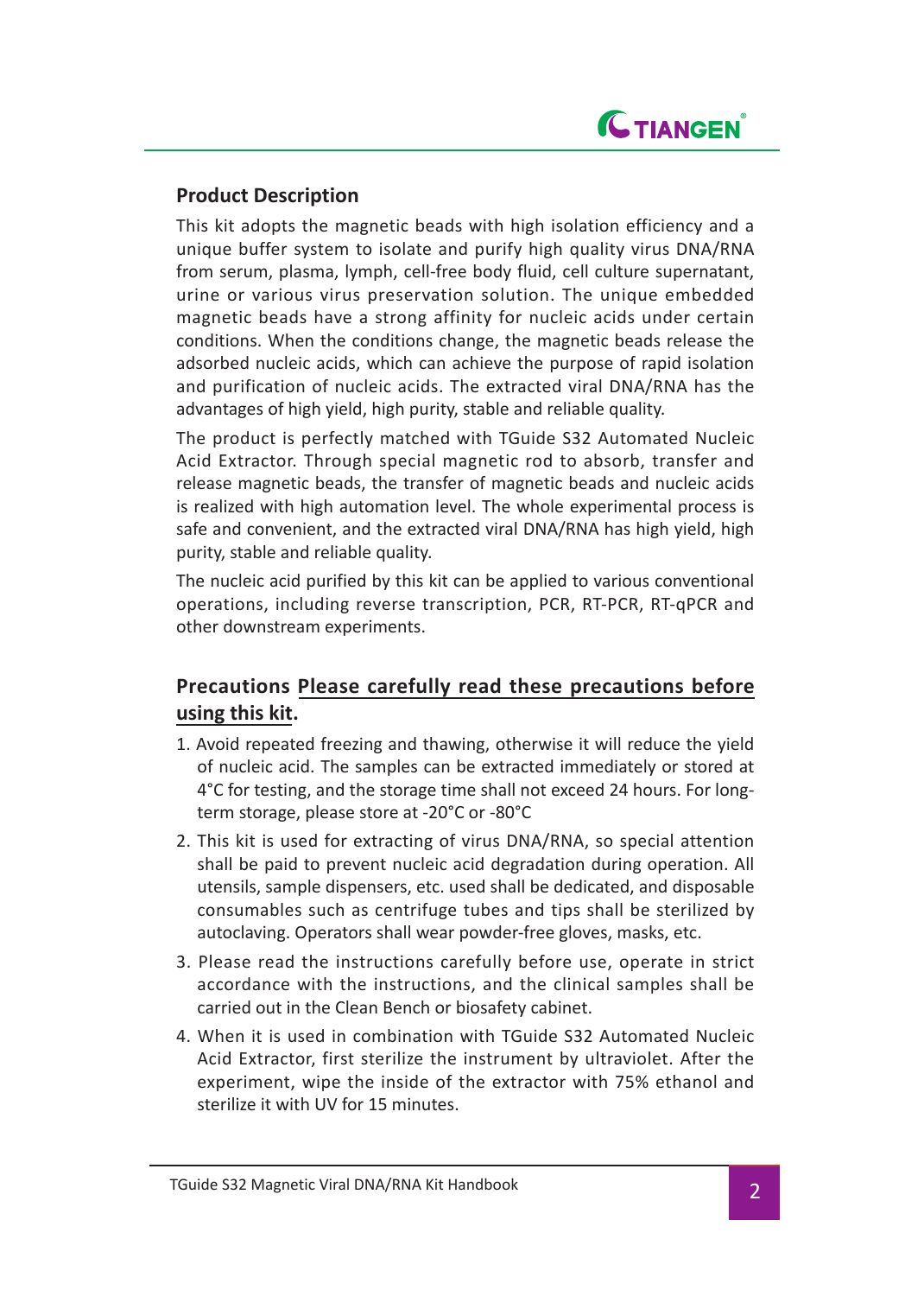

- 5. There may be residual magnetic beads during elution, so please avoid aspiring the magnetic beads as much as possible when pipetting samples.
- 6. Properly dispose the samples and reagent materials, thoroughly clean and disinfect the operation table.

#### **Protocol**

1. Preparation of the prepackaged 96-deep-well plate

 Take out the prepackaged 96-deep-well plate, mix it upside down for several times to resuspend the magnetic beads. Gently shake the plate to make the reagent and the magnetic bead concentrate at the bottom of the deep-well plate (or centrifuge at 500 rpm for 1 min by the plate centrifuge). Carefully tear off the sealing film before use, avoid the liquid splashing out caused by the vibration of the plate.

- 2. Extraction steps of the TGuide S32 Automated Nucleic Acid Extractor
	- 2.1 Add 200 μl of sample (the sample needs to be balanced to room temperature) and 20 μl of Proteinase K into the 1st and 7th columns of the 96-well plate respectively.
	- 2.2 Place the 96-deep-well plate on the 96-deep-well plate base of TGuide S32 Automated Nucleic Acid Extractor, insert the S32 Tip Comb into the magnetic rod sleeve frame slot and ensure that it is snapped in place.
	- 2.3 Run the virus DNA/RNA extraction program on TGuide S32 Automated Nucleic Acid Extractor: Open the supporting Windows Pad of the instrument, double-click the "Purification" icon to enter the TGuide S32 control program, click "Run", select "DP604-Virus" program file, and click "Run" button in the lower right corner to start the extraction.